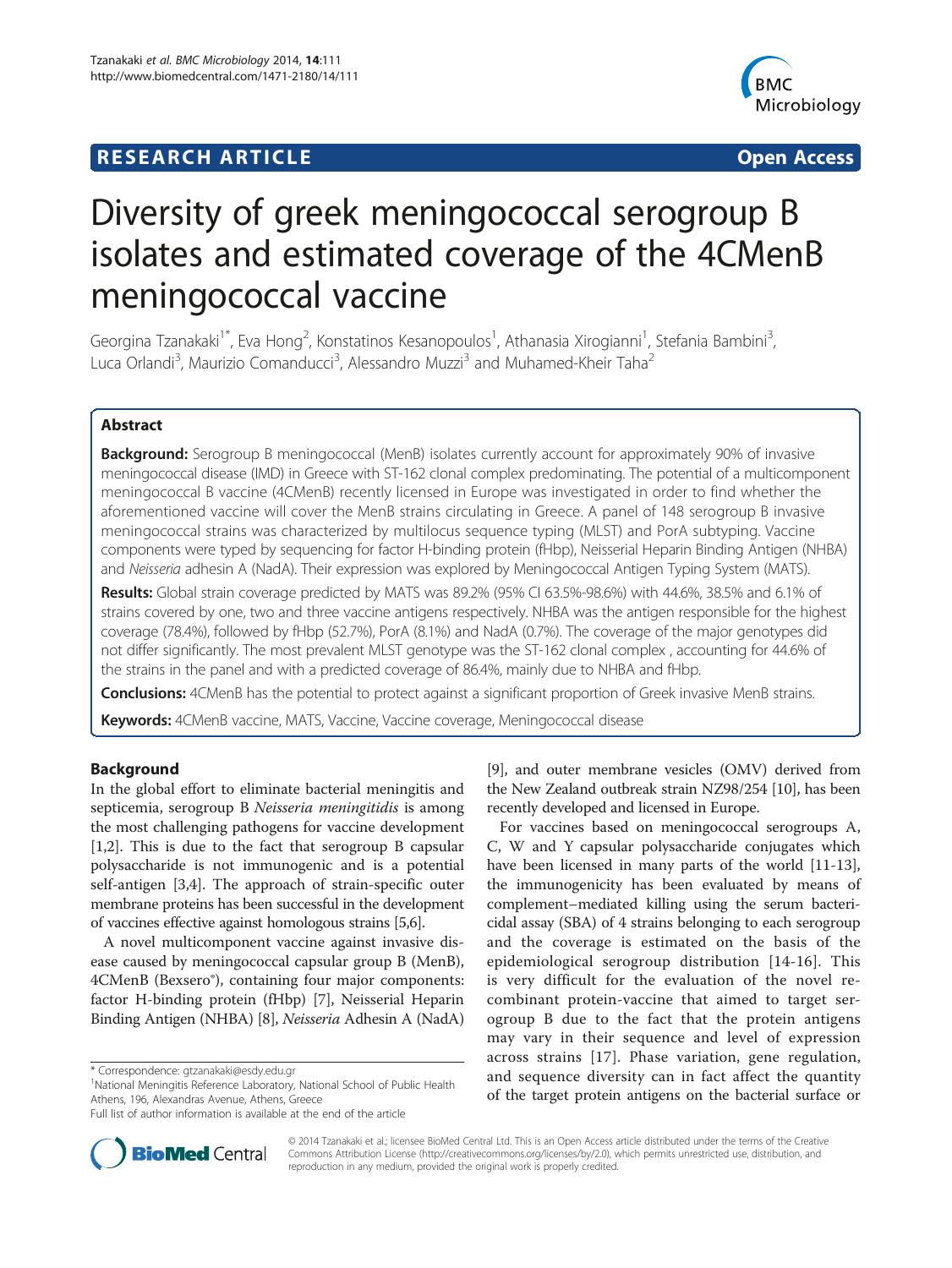the cross-reactivity of these surface proteins with those contained in the vaccine. This diversity significantly impacts the likelihood that vaccine-induced antibody responses will kill any given MenB isolate. This variability across strains would thus require extensive testing in SBA with human complement (hSBA) when assessing large strain panels. Such testing is clearly problematic because of the difficulty to standardize the hSBA across diverse strains and sources of human complement. For this reason, alternative means of measuring the probability of killing in the hSBA by antibodies induced by the surface protein based vaccine are necessary [\[18\]](#page-6-0).

The Meningococcal Antigen Typing System (MATS) is an ELISA developed to evaluate whether a given strain expresses at least one of the antigens (fHbp, NHBA and NadA) contained in the 4CMenB vaccine and the degree of cross-reactivity [\[19\]](#page-6-0). MATS also considers the PorA variable region 2 (VR2) of the target bacteria in order to assess the immunodominant contribution of the outer membrane vesicle (OMV-NZ) from the New Zealand outbreak strain, which possesses PorA P1.4, to the 4CMenB vaccine [\[20](#page-6-0)]. Strains that meet a minimum threshold of reactivity to fHbp, NadA or NHBA in the MATS ELISA, named positive bactericidal threshold (MATS-PBT), or that possess the PorA VR2 4 are expected to be covered by 4CMenB [\[19\]](#page-6-0). The baseline relationships of MATS to hSBA represented by the MATS-PBT values were established using pooled sera obtained from infants following a three dose primary series of 4CMenB vaccine and a booster dose at 12 months of age. The MATS ELISA was then transferred to several National Meningococcal Reference Laboratories and an interlaboratory standardization study was conducted to ensure consistent results across European reference laboratories that allowed testing the strain coverage in Europe and Canada [\[21-24\]](#page-6-0).

Although the incidence of the Invasive Meningococcal Disease (IMD) in Greece decreased from 1.94 in 1999 to 0.68 per 100,000 in 2009 upon the introduction of conjugate MenC vaccine [\[25](#page-6-0)], serogroup B currently accounts for approximately 90% of the IMD similarly to other European countries. The predominant clonal complex (cc), cc162, is proportionally higher as compared to other European countries, where it represents only 2.5% of invasive isolates, as recently published in a study conducted in five European countries (Euro-5) [[23\]](#page-6-0). The aim of the present study was to investigate the potential coverage of 4CMenB meningococcal vaccine in Greece, with particular regards on the impact that the cc162 has on this coverage.

# Methods

# Meningococcal isolates, PCR and sequencing

A total of 148 serogroup B meningococcal strains isolated from cases of IMD during an 11 year period

(1999–2010) collected -as part of standard patient careby the National Meningitis Reference Laboratory (NMRL) at the National School of Public Health in Athens, Greece, were studied retrospectively. This strain set is composed of: a first subset of 52 clinical revived isolates out of the 58 (90%) collected by the NMRL during 2008–2010, representative of endemic MenB disease burden in Greece during that period; a remaining subset of 96 strains isolated from 1999 to 2007, specifically enriched for the  $cc162$  (n = 66 in this subset), which was highly prevalent in Greece but is decreasing in recent years, and for the  $cc269$  (n = 10 in this subset), which has recently emerged in Greece (Figure [1\)](#page-2-0). All strains were PorA subtyped using both serosubtyping and genosubtyping, by sequencing of the three Variable Regions VR1, VR2 and VR3 of the porA gene [[26-29\]](#page-6-0). The deduced amino acid sequences of VR1 and VR2 were assigned according to the Neisseria meningitidis PorA Variable Regions Database ([http://neisseria.](http://neisseria.org/nm/typing/pora) [org/nm/typing/pora\)](http://neisseria.org/nm/typing/pora). The PorA VR3 database ([http://](http://www.shlmprl.scot.nhs.uk/PorA_VR3.asp) [www.shlmprl.scot.nhs.uk/PorA\\_VR3.asp](http://www.shlmprl.scot.nhs.uk/PorA_VR3.asp)) was used to assign VR3 subtypes.

Strains were characterized by MLST following the guidelines included in the public MLST database [\(http://](http://pubmlst.org/neisseria/) [pubmlst.org/neisseria/\)](http://pubmlst.org/neisseria/); PorA, NHBA and NadA sequence variants (alleles and peptides) have been assigned using the same interface as MLST. PCR and gene sequencing of fHbp and nhba and nadA gene presence were evaluated by previously published methods [\[9](#page-5-0)[,30-33\]](#page-6-0). The new alleles were deposited in GenBank under the accession numbers KJ567159 to KJ567306 and KJ567307 to KJ567449 for the fHbp and nhba respectively. Assembly of the sequences was performed using the Sequencer program version 4.10.1 (Gene Codes Corporation) and Vector NTI suite v11. Sequences were aligned by BioEdit [http://www.](http://www.mbio.ncsu.edu/BioEdit/bioedit.html) [mbio.ncsu.edu/BioEdit/bioedit.html](http://www.mbio.ncsu.edu/BioEdit/bioedit.html).

# MATS

All isolates were analyzed by MATS ELISA to determine the proportion of strains expected to be covered by 4CMenB. MATS ELISA was carried out at Meningococcal Reference Laboratory, the Institut Pasteur (Paris, France) which is one of the MATS reference laboratories which participated to the inter laboratory standardization [[22](#page-6-0),[23](#page-6-0)]. MATS ELISA values were calculated as antigenspecific relative potencies compared with MenB reference strains expressing each vaccine antigen [[19,22\]](#page-6-0). The data were compiled and quality controlled by Novartis Vaccines and Diagnostics.

# MATS-PBT prediction of 4CMenB strain coverage

Predicted coverage using MATS-PBT was calculated as described previously [[19](#page-6-0),[22,23](#page-6-0)]. The presence of at least one antigen with a relative potency greater than its MATS-PBT relative potency value (0.021 for fHbp, 0.294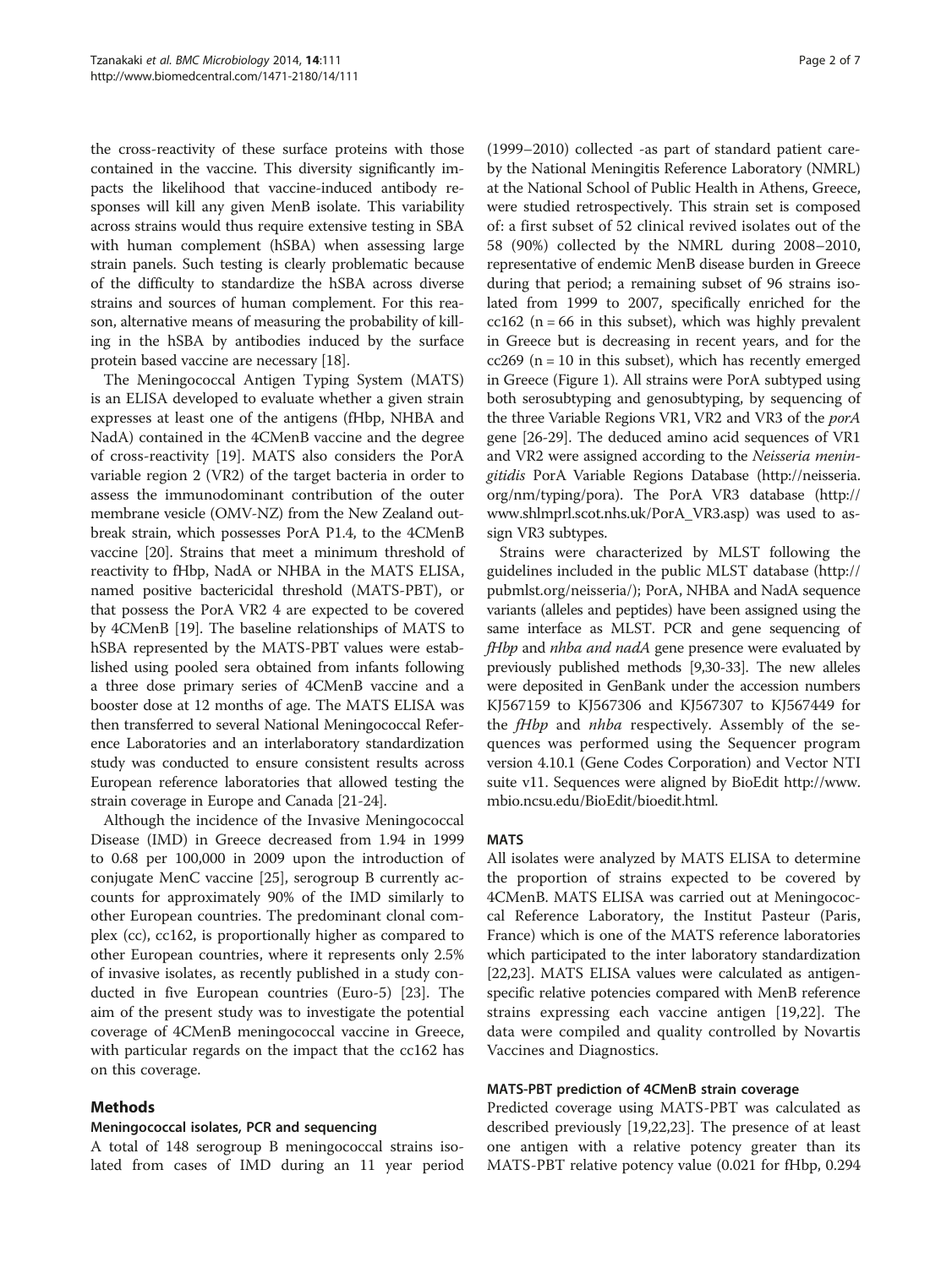<span id="page-2-0"></span>

for NHBA and 0.009 for NadA) or the presence of PorA VR2 1.4 (matched to the OMV-NZ component of 4CMenB) was considered to be sufficient for a strain to be covered by 4CMenB. Strains that did not meet these criteria were considered not covered. Estimates of the 95% confidence intervals (95% CI) for the MATS-PBTs were derived on the basis of overall assay repeatability and reproducibility (0.014-0.031 for fHbp, 0.169-0.511 for NHBA, 0.004-0.019 for NadA) [[22](#page-6-0)]. These intervals were used to define the 95% strain coverage interval by 4CMenB.

# Results and discussion

# Prevalence and diversity of the tested isolates

The tested isolates belonged to several clonal complexes (cc). Among the 148 isolates tested by MATS, 66 (44.6%) belonged to cc162, which is the predominant lineage in Greece, followed by cc269 (33/148; 22.3%), cc41/44

 $(n = 11/46; 24%)$  and cc32 (18/148; 12.1%) each respectively, while 15 isolates (15/148; 10.1%) belonged to other clonal complexes (cc) (cc60, cc35, cc461, cc212) or to sequence types (STs) not currently assigned to any clonal complex (Figure 2). The proportion of clonal complexes in Greece was different as compared with other European Countries, based on data recently published by Vogel and colleagues in the Euro-5 study [[23](#page-6-0)] this was particularly true in the case of cc162, which was 44.6% in Greece but which represented only 2.5% in other European Countries, at least based on combined data from Germany, France, Italy, United Kingdom and Norway and on preliminary data from Spain and Czech Republic. The percentage of isolates belonging to cc269 was 22.3% in Greece, higher than in the rest of Europe, however it was quite comparable with data from United Kingdom. On the contrary, the proportion of cc41/44 isolates in Greece,

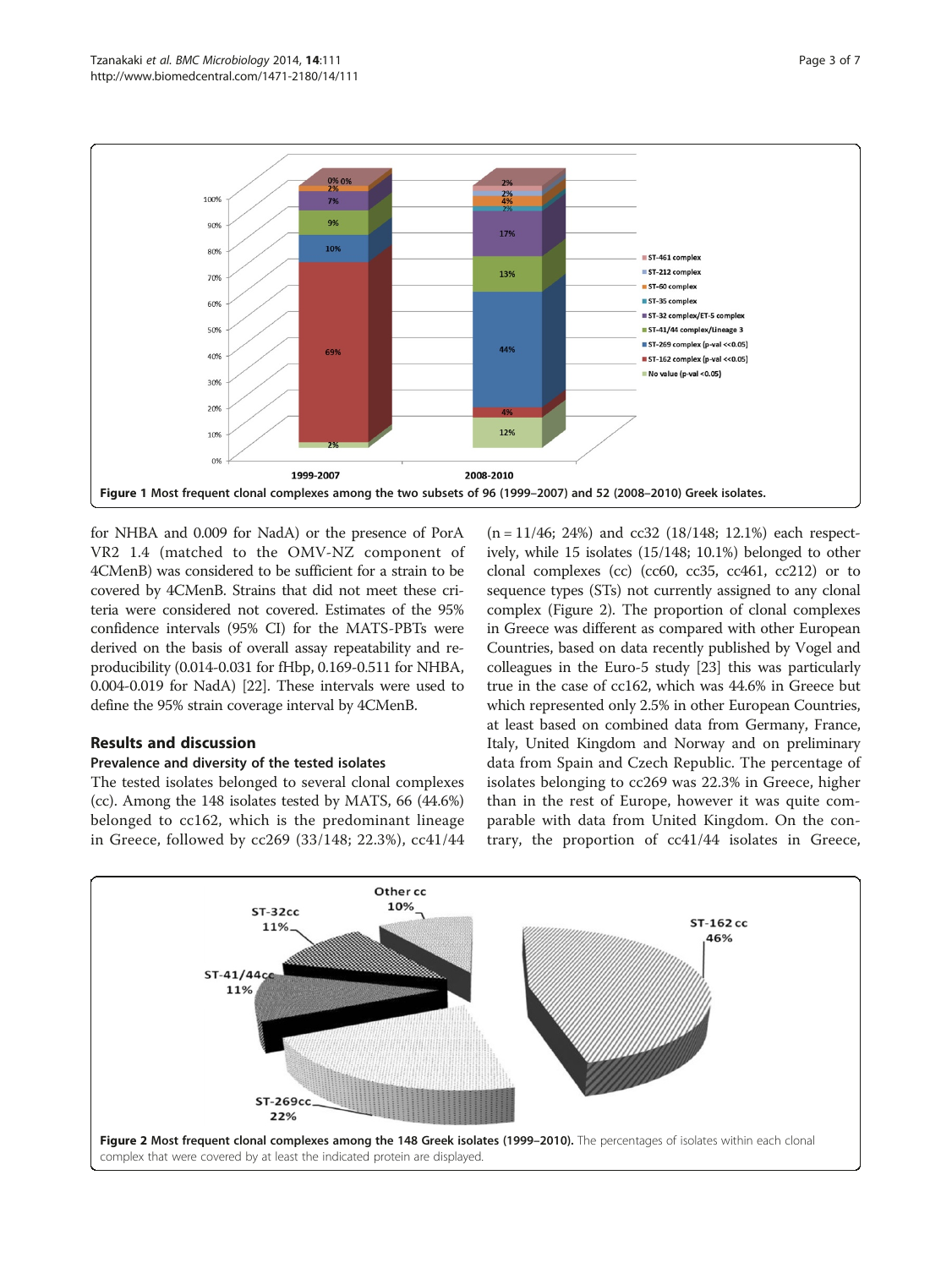12.1% was slightly lower with respect to other European Countries.

Greek isolates, including those belonging to the same clonal complex, showed several combinations of variable regions 1 and 2 (VR1 and VR2) in PorA. The OMV component of the vaccine contains PorA subtype P1.7-2, 4. 11 isolates among the 148 analysed (7%) showed this subtype. However, the immune response induced by PorA has been shown to specifically target the VR2 4 epitope [[34](#page-6-0)]. Twelve (12) isolates (8.1%) showed VR2 4, with nine of them belonging to cc41/44. The percentage of PorA VR2 4 in the other European Countries was about 20%, higher than in Greece.

The most common fHbp variant in Greece was variant 1 (66.9%) followed by variant 2 (24.3%) and variant 3 (8.8%). Among the fHbp peptides the most common was 1.15 (41/148, 27.7%) followed by peptide 2.21 (25/148, 16.9%) and 1.1, corresponding to the specific genotype included in the 4CMenB vaccine (16/148, 10.8%). This differed from the EURO-5 study, in which peptide 1.4 (16.2%) was the most frequent and peptides 1.15 and 2.21 were identified only in 11.4% and 2% of isolates, respectively, whereas the percentage of fHbp-1.1 was quite comparable [\[23](#page-6-0)]. The NHBA peptide 20 (63/148, 42.6%), 21 (33/148, 22.3%) and 2 (15/148, 10.1%) accounted for more than 75% of the strains. This also differed from the Euro-5 study [\[23](#page-6-0)] where the peptide 2 was the most frequent (24.7%) and the peptide 20 was represented by 5% of the isolates. NHBA peptide 20 was predominant in Greece as a consequence of the prevalence of cc162. For NadA, 18 of 148 (12%) isolates harbored nadA gene (22.3% in the EURO-5 study), including one cc41/44 isolate, one cc212 isolate and all cc32 isolates. The remaining isolates were devoid of nadA gene. The nadA gene presence was slightly lower in Greece than in the rest of Europe.

#### Estimated 4CMenB coverage

The analysis of Greek strains revealed that the coverage by at least one antigen (fHbp, NHBA, NadA or PorA) predicted by MATS was 89.2% (63.5%-98.6%)  $CI_{0.95}$  by at least one antigen (Table 1). This prediction is similar to the coverage predicted by MATS-PBT for only the 52 strains that were collected in Greece during 2008–2010, which was 88% (60%-96%)  $CI<sub>0.95</sub>$ . The predicted coverage for each of the clonal complexes is shown in Table [2](#page-4-0). The highest predicted coverage was shown among the strains belonging to cc32/ET-5 (100%), followed by cc269  $(97\% (57.6\% -100\%) CI_{0.95}$ , cc41/44/lineage3 (94.4% (72.2%- $100\%$ )CI<sub>0.95</sub>) and cc162 (86.4% (63.6%-100%) CI<sub>0.95</sub>).

The contribution of each antigen to coverage was variable across the clonal complexes (Figure [3\)](#page-4-0). NHBA showed the highest contribution (116/148; 78.4%) followed by fHbp (78/148; 52.7%), PorA (12/148; 8.1%) and NadA (1/148;

| Antigen<br>Combination | No of<br>strains | % coverage of<br>each antigen<br>combination | % coverage of<br>combined antigen<br>groups |
|------------------------|------------------|----------------------------------------------|---------------------------------------------|
| No antigen             | 16               | 10.8%                                        | 10.8%                                       |
| fHbp                   | 14               | 9.5%                                         |                                             |
| NadA                   | 1                | 0.7%                                         | 44.7%                                       |
| <b>NHBA</b>            | 50               | 33.8%                                        |                                             |
| PorA                   | 1                | 0.7%                                         |                                             |
| $fHbp + NHBA$          | 55               | 37.1%                                        |                                             |
| $PorA + NHBA$          | $\mathcal{P}$    | 1.3%                                         | 44.5%                                       |
| $PorA + fHbp + NHBA$   | 9                | $6.1\%$                                      |                                             |

0.7%) (Table 1). The overall contribution of NHBA was consistently high across clonal complexes presenting coverage values from 11/16 (68.8%) for cc32, 49/66 (74.2%) for cc162, 15/18 (83.3%) for cc41/44 while the highest value was found among the cc269 isolates (32/33; 97%).

The lowest fHbp contribution was found among the cc162 (24/66 36.3%) while higher contributions were found among cc41/44 (12/18; 66.7%), cc269 (26/33; 78.8%) and cc32 isolates (16/16; 100%). PorA contribution to coverage in relation to clonal complexes revealed that PorA 1.4 was found mainly among the cc41/44 (9/18; 50%) while low PorA contribution was found for cc162 (2/66; 3%) and no PorA contribution to coverage was found for cc269 and cc32 strains. In contrast, NadA contribution to coverage was low among cc41/44 isolates (1/18; 5.6%), while it was not found in other clonal complexes (Figure [3\)](#page-4-0).

The recent licensure of the 4CMenB vaccine in Europe may promote recommendations for its use by national immunization technical advisory groups. Data on strain coverage are therefore crucial for decision making. This study provides the first such data on the potential coverage of Greek MenB isolates by 4CMenB. The relevance of this study is related to the high incidence, in Greece, of cc162, which is rare in Europe. cc162 has been described to be present both in disease-associated and in carrier isolates in Greece, with a high degree of heterogeneity among the isolates [\[35,36\]](#page-6-0).

When compared with killing of MenB strains in the hSBA, MATS-PBT was shown to provide a conservative prediction of strain coverage, especially in older age groups (children, adolescents, and adults) [\[37](#page-6-0)]. Notably, the MATS assay was not designed to assess synergistic killing effects for strains having multiple MATS relative potencies for different antigens slightly below their positive bactericidal thresholds. Using this conservative predictor, the 4CMenB vaccine is expected to provide good strain coverage globally (89.2%) among the tested isolates (148 strains isolated from cases of IMD during 1999–2010) and in particular for the most prevalent ccs, which include cc162 and cc269

Table 1 Contribution of each antigen and their combination to MATS PBT predicted coverage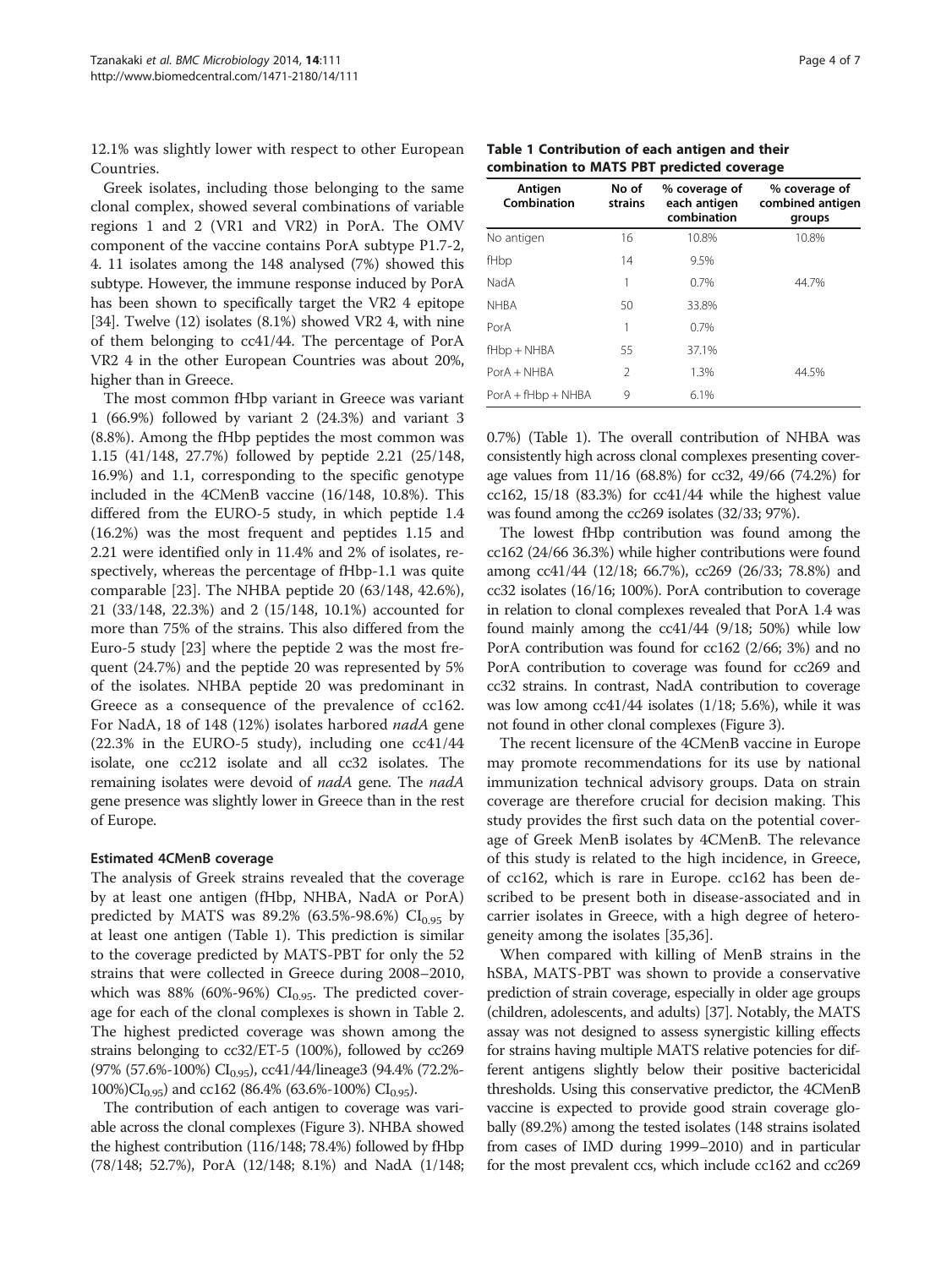<span id="page-4-0"></span>Table 2 MATS-PBT predicted coverage by clonal complex

| <b>Clonal Complex</b> | <b>No of Strains</b> | Predicted coverage                      |
|-----------------------|----------------------|-----------------------------------------|
| ST-162                | 66                   | $86.4\%$ (63.6%-100%)Cl <sub>0.95</sub> |
| ST-269                | 33                   | 97.0% (57.6%-100%)Closs                 |
| ST-41/44/lineage 3    | 18                   | 94.4% (72.2%-100%) Closs                |
| ST-32/ET-5            | 16                   | 100%                                    |

predicted to be covered at 86.4% and 97%, respectively. The components of the 4CMenB vaccine contributed to MATS-PBT predicted strain coverage singularly (for a total of 44.6% of strains covered by one antigen) or in combination each other (44.6% covered by two or more antigens). A key antigen contributing to the coverage of Greek isolates was NHBA, predicted to cover the 78.4% of isolates. The greater contribution of NHBA to coverage with respect to the other antigens was evident for three out of the four most frequent MLST genotypes in Greece, cc162, cc41/44 and cc269. It was particularly relevant in the case of cc162, for which NHBA was predicted to cover 74.2% of isolates, whereas fHbp was predicted to cover only 36.4% of isolates, due to a relative high proportion of fHbp variant 2 and 3. The sequence homogeneity of NHBA in isolates belonging to cc162, quite always containing peptide 20, and its high contribution to predicted coverage are of interest also due to the already described heterogeneity of this clonal complex in Greece. Moreover, our results suggest a strong association between NHBA peptide 20 and predicted coverage. In contrast, contribution of NadA to MATS-PBT predicted strain coverage was particularly low in Greek isolates although the encoding gene was present in 12% of isolates. However, recent data suggest that nadA expression is repressed under the MATS assay experimental conditions and that this repression is attenuated by 4-hydroxyphenylacetic acid, a natural molecule released in human saliva, thus leading to the de-repression of *nadA* in vivo or by its derivatives that are produced by leukocytes during inflammatory processes. These data further

emphasize the conservative aspect of MATS-PBT analysis potentially leading to an underestimation of strain coverage. The de-repression of nadA is expected to lead to higher levels of NadA expression from *nadA*-positive strains and to increased killing by anti-NadA antibodies elicited by the 4CMenB vaccine [\[38\]](#page-6-0). Of note, PorA P1.4 was predicted to cover not only 50% of isolates belonging to cc41/44, a clonal complex which usually associated with PorA VR2 4, but also 3% of isolates belonging to cc162.

Recently, five European meningococcal reference laboratories were involved in a MATS standardization study (Euro-5, comprising Germany, France, Italy, the United Kingdom and Norway) [\[23\]](#page-6-0) with an addition of Czech Republic and Spain providing their estimates. Beyond this first European study, there is a need for further investigations of strain coverage by clonal complex since the clonal complex distribution may vary on a country-by-country basis and the predicted strain coverage might be consequently different. The present study provides additional evidence on the predicted coverage for meningococci B cc162 that in a previous European study were less representative.

The coverage predicted by MATS-PBT for the 52 strains collected in Greece during 2008–2010, a time frame comparable with the period considered by the Euro-5 study, was 88%. This estimation fell in the range of coverage observed among the Euro-5 countries regardless of the geographical distribution of the clonal complexes. For instance, despite the prevalence of cc162 in the total 148 isolates, the most prevalent cc in Greece among the 52 isolates from 2008 to 2010, was cc269 (44.2%), which was well covered (97%) by 4CMenB. cc269 accounted for 19.5% in the Euro-5 study and was absent in Italy. The overall frequency of coverage by at least two antigens was similar (44.6% vs. 49.8%) in Greek and in Euro-5 isolates respectively and the Greek isolates fell within the range observed among the five countries (39.6% for Italy to 53.9% for Germany) [\[23](#page-6-0)]. Since lack of coverage due to point mutations is less likely for

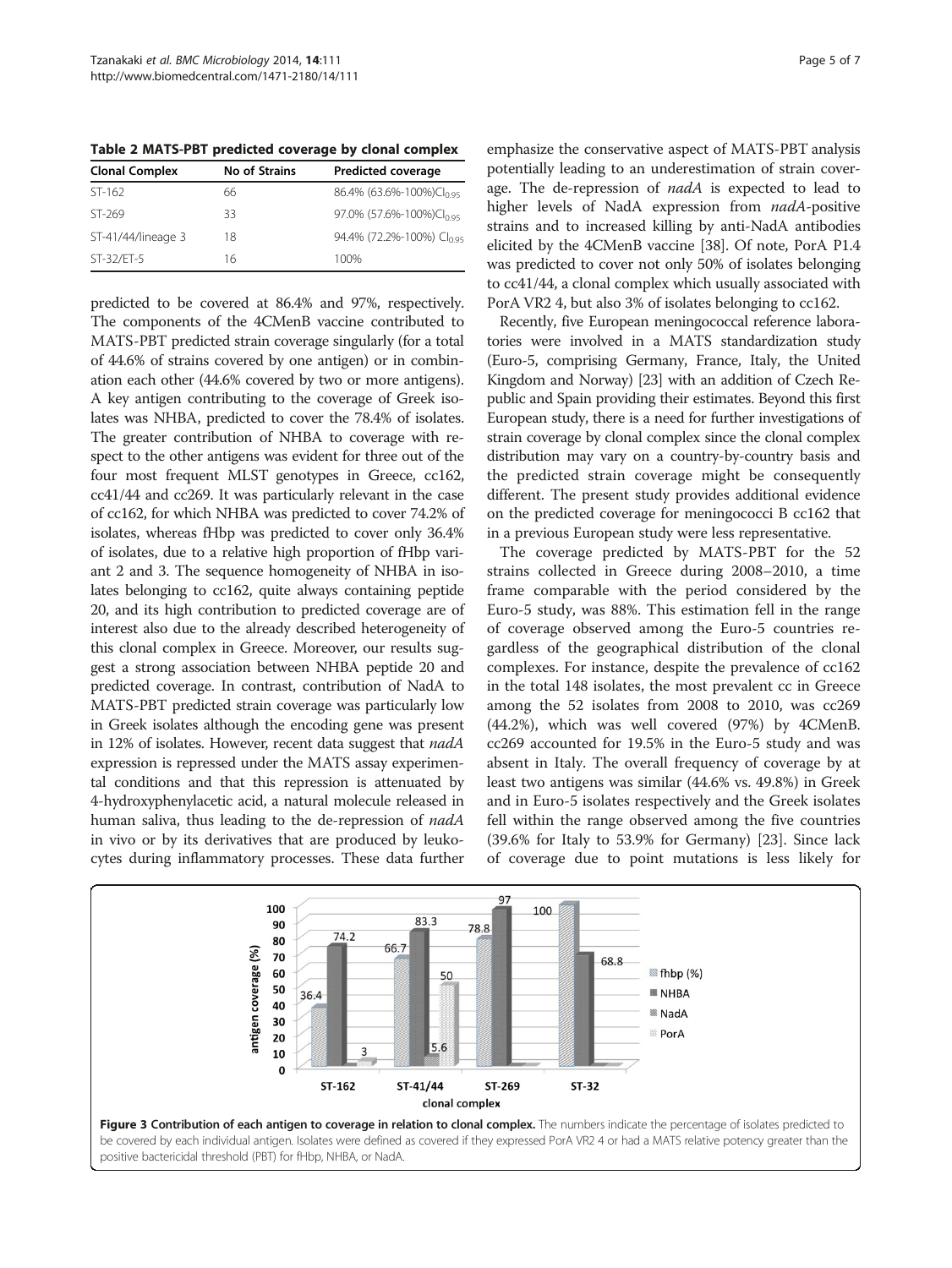<span id="page-5-0"></span>strains expressing multiple vaccine antigens, the percentage of Greek strains covered by at least two vaccine antigens suggests that the rate of emergence of escape variants in Greece is not expected to be different than in other European countries. More recently, a study on estimate of 4CMenB coverage of 157 Canadian serogroup B isolates circulating from 2006 to 2009 has also been published [[24\]](#page-6-0) In Canada, where the most frequent ccs were cc41/44 and cc269, the overall 4CMenB MATS predicted coverage was 66%, slighly lower than in Greek and Euro-5 isolates, however results were similar to those found in England and Wales.

#### Conclusions

At present, there is an increasing number of reports published using MATS. Nevertheless, there has been, up to now, no data from Greece. Our data provide a good prediction of the potential coverage of 4CMenB in Greece similarly to other European countries, despite differences in the prevalence of MLST genotypes, such as cc162 and, as a consequence, in the frequency and distribution of fHbp, NHBA and NadA protein peptides. However, our study argues for continuous surveillance by MATS typing that should allow "real-time" post-implementation estimates of coverage.

#### Authors' contributions

GT, MT, MP participated in the study design and the preparation of the manuscript, EH, KK, AX participated in the laboratory experimental work and in the interpretation of data, SB, AM, LO and MC participated in the analysis of the data.

#### Authors' information

GT PhD, Head, National Meningitis Reference Laboratory, National School of Public Health Athens, Greece. EH BSc Institute Pasteur, Invasive Bacterial Infections Unit, Paris, France. KK PhD National Meningitis Reference Laboratory, National School of Public Health Athens, Greece. AX PhD National Meningitis Reference Laboratory, National School of Public Health Athens, Greece. SB PhD Novartis Vaccines and Diagnostics, Siena, Italy. LO Msc Novartis Vaccines and Diagnostics, Siena, Italy. MC PhD Novartis Vaccines and Diagnostics, Siena, Italy. AM PhD Novartis Vaccines and Diagnostics, Siena, Italy. M-KT MD, PhD Institute Pasteur, Head, Invasive Bacterial Infections Unit, Paris, France.

#### Acknowledgements

The study was supported by grants obtained from the National School of Public Health through the Hellenic Centre for Disease Control and Prevention, Pasteur Institute, France and Novartis Vaccines.

#### Disclosed conflicts of interest

M-KT has acted as a consultant for received travel support from GalxoSmithKline, Novartis, Pfizer and Sanofi Pasteur, and has undertaken contract research on behalf of the Institut Pasteur Paris, France, for Novartis, Pfizer and Sanofi Pasteur. GT has acted as a consultant for received travel support from GalxoSmithKline, Novartis, and Pfizer. SB, LO, AM are NOVARTIS employees. MC was a NOVARTIS employee at the time in which the data were generated. EH, KK, AX no conflict of interest.

#### Author details

<sup>1</sup>National Meningitis Reference Laboratory, National School of Public Health Athens, 196, Alexandras Avenue, Athens, Greece. <sup>2</sup>Institute Pasteur, Invasive Bacterial Infections Unit, Paris, France. <sup>3</sup>Novartis Vaccines and Diagnostics, Siena, Italy.

Received: 11 June 2013 Accepted: 15 April 2014 Published: 29 April 2014

#### References

- 1. Stephens DS, Greenwood B, Brandtzaeg P: Epidemic meningococcaemia, and Neisseria meningitidis. Lancet 2007, 369:2196–2210.
- 2. Borrow R, Carlone GM, Rosenstein N, Blake M, Feavers I, Martin D, Zollinger W, Robbins J, Aaberge I, Granoff DM, Miller E, Plikaytis B, van Alphen L, Poolman J, Rappuoli R, Danzig L, Hackell J, Danve B, Caulfield M, Lambert S, Stephens D: Neisseria meningitidis group B correlates of protection and assay standardization. International meeting report Emory University, Atlanta, Georgia, United States. Vaccine 2006, 24:5093–5107.
- 3. Finne J, Bitter-Suermann D, Goridis C, Finne U: An IgG monoclonal antibody to group B meningococci cross reacts with developmentally regulated polysialic acid units of glycoproteins in neural and extraneural tissues. J Immunol 1987, 138:4402–4407.
- 4. Finne J, Leinomen M, Makela PH: Antigenic similarities between brain components and bacteria causing meningitis. Implications for vaccine development and pathogenesis. Lancet 1983, 2:355–357.
- 5. Oster P, Lennon D, O'Hallahan J, Mulholland K, Reid S, Martin D: MeNZB: a safe and highly immunogenic tailor-made vaccine against the New Zealand Neisseria meningitidis serogroup B disease epidemic strain. Vaccine 2005, 23:2191–2196.
- 6. Wedege E, Bolstad K, Aase A, Herstad TK, McCallum L, Rosenqvist E, Oster P, Martin D: Functional and specific antibody responces in adult volunteers in New Zealand who were given one of two different meningococcal serogroup B outer membrane vesicle vaccines. Clin Vaccine Immunol 2007, 14:830–838.
- 7. Masignani V, Comanducci M, Giuliani MM, Bambini S, Adu-Bobie J, Arico B, Brunelli B, Pieri A, Santini L, Savino S, Serruto D, Litt D, Kroll S, Welsch JA, Granoff DM, Rappuoli R, Pizza M: Vaccination against Neisseria meningitidis Using Three Variants of the Lipoprotein GNA1870. J Exp Med 2003, 197(6):789–799.
- 8. Serruto D, Spadafina T, Ciucchi L, Lewis LA, Ram S, Tontini M, Santini L, Biolchi A, Seib KL, Giuliani MM, Donnelly JJ, Berti F, Savino S, Scarselli M, Costantino P, Kroll JS, O'Dwyer C, Qiu J, Plaut AG, Moxon R, Rappuoli R, Pizza M, Aricò B: Neisseria meningitidis GNA2132, a heparin-binding protein that induces protective immunity in humans. Proc Natl Acad Sci U S A 2010, 107(8):3770–3775.
- 9. Comanducci M, Bambini S, Brunelli B, Adu-Bobie J, Aricò B, Capecchi B, Giuliani MM, Masignani V, Santini L, Savino S, Granoff DM, Caugant DA, Pizza M, Rappuoli R, Mora M: NadA, a novel vaccine candidate of Neisseria meningitidis. J Exp Med 2002, 195:1445–1454.
- 10. Kimura A, Toneatto D, Kleinschmidt A, Wang H, Dull P: Immunogenicity and safety of a multicomponent meningococcal serogroup B vaccine and a quadrivalent meningococcal CRM197 conjugate vaccine against serogroups A, C, W-135, and Y in adults who are at increased risk for occupational exposure to meningococcal isolates. Clin Vaccine Immunol 2011, 18(3):483–486.
- 11. Tan LK, Carlone GM, Borrow R: Advances in the development of vaccines against Neisseria meningitidis. N Engl J Med 2010, 362:1511-1520.
- 12. Ramsey ME, Andrews N, Kaczsmarki EB, Miller E: Efficacy of meningococcal serogroup C conjugate vaccines in teenagers and toddlers in England. Lancet 2001, 357:195–196.
- 13. Snape MD, Pollard AJ: Meningococcal polysaccharide-protein conjugate vaccines. Lancet Infect Dis 2005, 5:21-30.
- 14. Borrow R, Andrews N, Goldblatt D, Miller E: Serological basis for use of meningococcal serogroup C conjugate vaccines in the United Kingdom: re-evaluation of correlates of protection. Infect Immun 2001, 69(3):1568–1573.
- 15. Andrews N, Borrow R, Miller E: Validation of serological correlate of protection for meningococcal C conjugate vaccine by using efficacy estimates from post licensure surveillance in England. Clin Diagn Lab Immunol 2003, 10(5):780–786.
- 16. Sakou I, Tzanakaki G, Tsolia MN, Sioumala M, Barbouni A, Kyprianou M, Papaevangelou V, Tsitsika A, Blackwell CC, Kafetzis D, Kremastinou J: Investigation of serum bactericidal activity in childhood and adolescence 3–6 years after vaccination with a single dose of serogroup C meningococcal conjugate vaccine. Vaccine 2009, 27(33):4408-4411.
- 17. Bai X, Borrow R: Genetics shifts of Neisseria meningitidis serogroup B antigens and the quest for a broadly cross-protective vaccine. Expert Rev Vaccines 2010, 9(10):1203–1217.